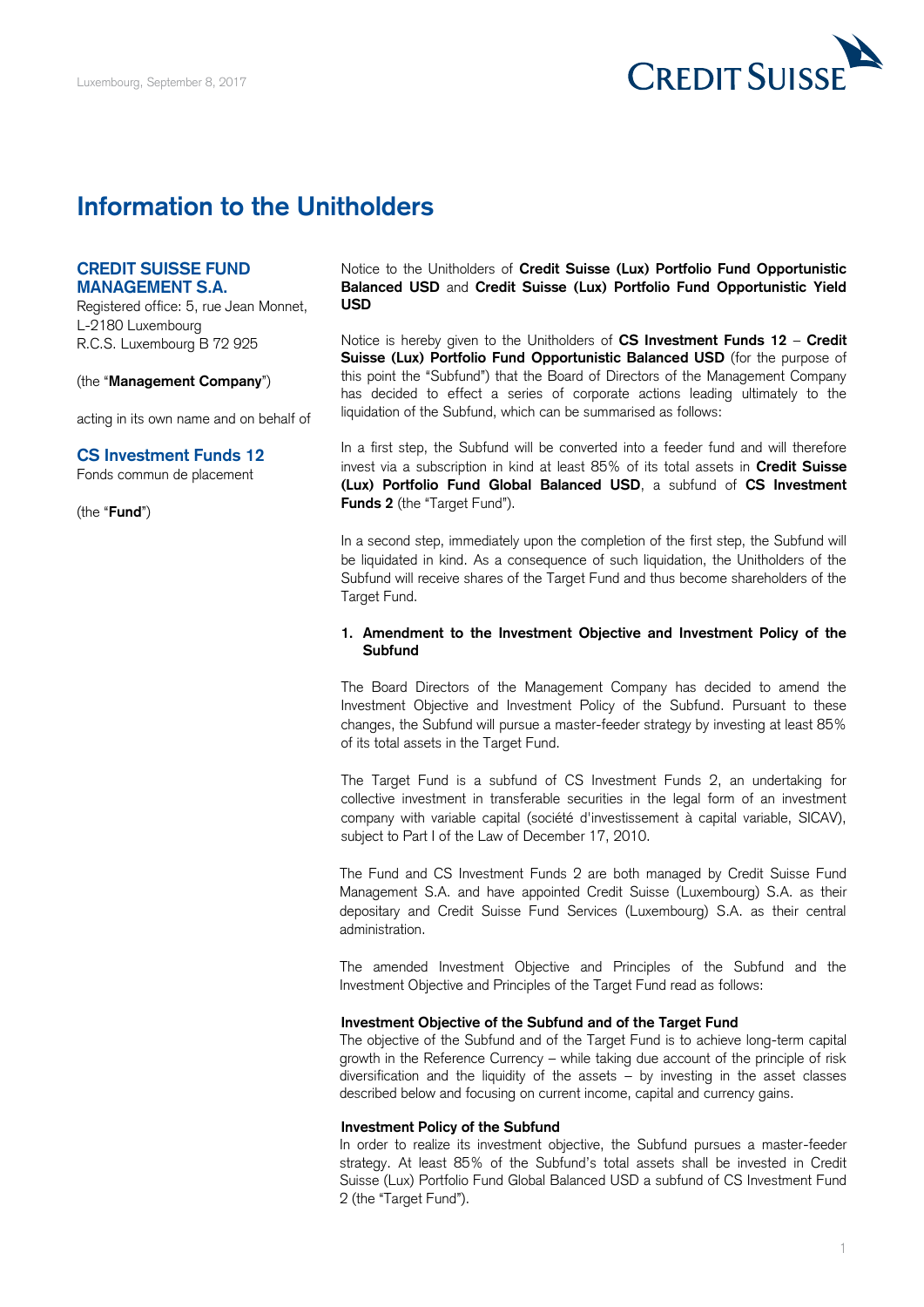

 CS Investment Funds 2 is an undertaking for collective investment in transferable securities in the legal form of an investment company with variable capital (*société d'investissement à capital variable*, SICAV), subject to Part I of the Law of December 17, 2010.

It has appointed Credit Suisse Fund Management S.A. as its management company.

 The Subfund may hold up to 15% of their total net assets in liquid assets in the form of sight and time deposits with first-class financial institutions and money-market instruments which do not qualify as transferable securities and have a term to maturity not exceeding 12 months, in any convertible currency.

## **Investment Principles of the Target Fund**

 The Target Fund invests its assets worldwide (including emerging countries) providing direct or indirect exposure to the asset classes described below.

 Indirect exposure may be achieved amongst others via the use of derivatives, structured products and Target Funds. The Target Fund may be entirely invested in currencies other than the Reference Currency of the Target Fund. Exposures to currencies do not need to be hedged into the Reference Currency of the Target Fund.

## **Asset Allocation of the Target Fund**

 The total exposure to the asset classes listed below, whether direct or indirect, must not exceed the limits specified below (in % of the Target Fund's net assets):

| <b>Asset Class</b>        | <b>Bandwidth</b> |
|---------------------------|------------------|
| Liquidity                 | $0 - 80%$        |
| Fixed-interest securities | $0 - 80%$        |
| Equities                  | 20-60%           |
| Alternative Investments   | $0 - 20%$        |

 The above ranges reflect the term "Balanced" which refers to the mix of risky assets (i.e. equities and alternative investments) and risk free or less risky assets (i.e. liquid assets and fixed-interest securities). For the Target Fund, the average percentage for risky assets is defined at 50%, with tactical ranges between 20% and 80% on a short term basis depending on market conditions.

 In compliance with the provisions of Chapter 6, "Investment Restrictions" of the prospectus of the Target Fund, the exposure to liquid investments will be achieved either directly through investments in cash, bank deposits, fixed term deposits, money market instruments which are compliant with the CESR Guidelines on a common definition of European money market funds (CESR/10-049) or indirectly through target funds investing in those instruments, it being understood that the Target Fund will never be a money market fund.

 Depending on the market assessment, liquid assets, as referred to in Chapter 4 "Investment Policy" of the prospectus of the Target Fund, may account for up to 75% of the Target Fund's net assets.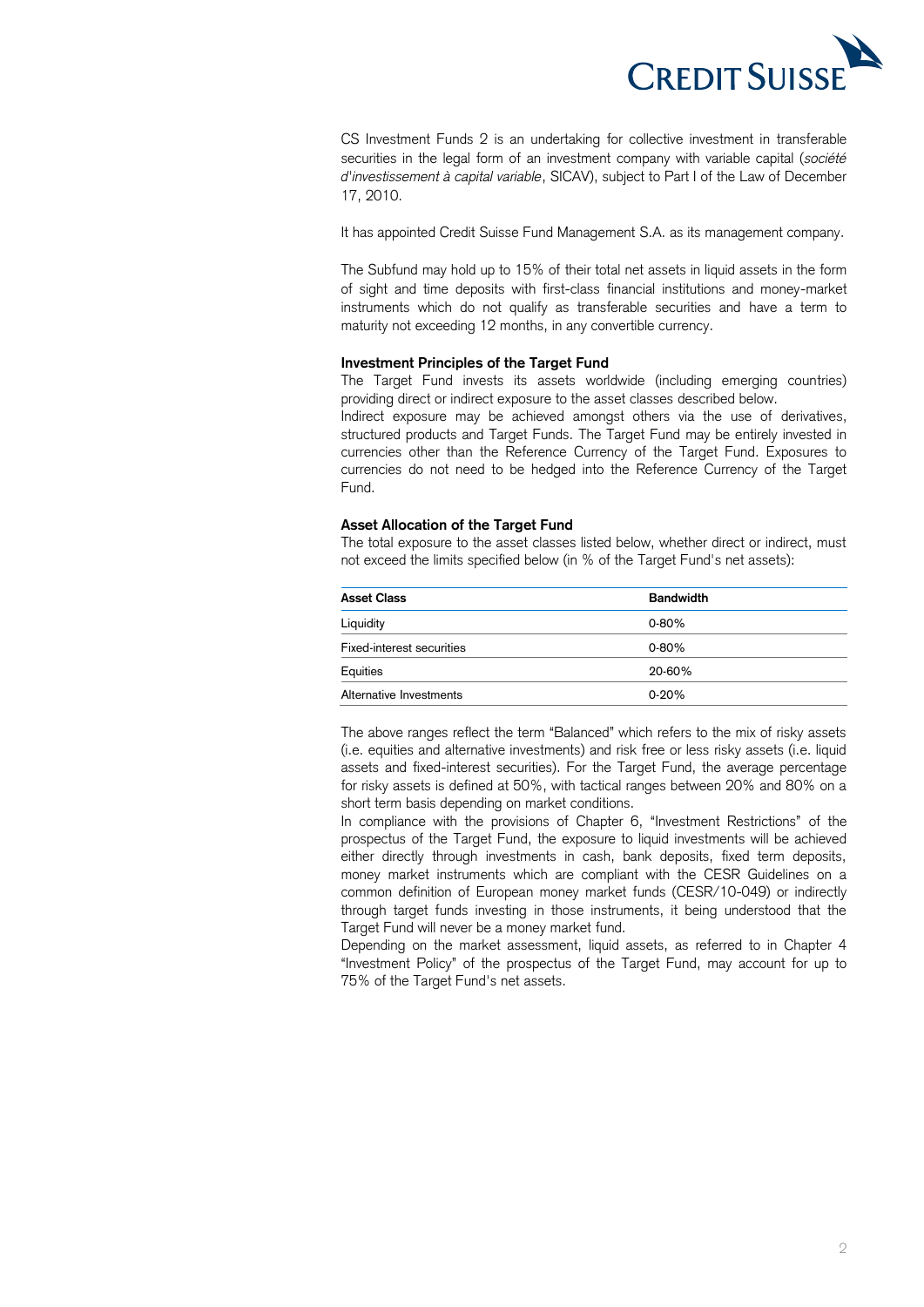

 The Units of the Subfund will be invested in the following Share classes of the Target Fund:

#### **Subfund**

#### **CS Investment Funds 12**

 **Credit Suisse (Lux) Portfolio Fund Opportunistic Balanced USD** 

| <b>Class</b><br>(Currency) | <b>ISIN</b>  | <b>Maximum</b><br>Management<br>Fee $(p.a.)$ | Ongoing<br>charge<br>(as per the KIID) | <b>Synthetic Risk Performance</b><br>and Reward<br>Indicator | Fee |
|----------------------------|--------------|----------------------------------------------|----------------------------------------|--------------------------------------------------------------|-----|
| <b>BUSD</b>                | LU1244086796 | 1.50%                                        | 1.81%                                  | 4                                                            | n/a |
| BV USD                     | LU1255957828 | $3.00\%$                                     | 1.97%                                  | 4                                                            | n/a |
| <b>IB USD</b>              | LU1255958396 | 0.90%                                        | 1.06%                                  | 4                                                            | n/a |
| UB USD                     | LU1244086879 | 1.25%                                        | 1.59%                                  | 4                                                            | n/a |
| UBV USD                    | LU1255969674 | 2.50%                                        | 1.77%                                  | 4                                                            | n/a |
|                            |              |                                              |                                        |                                                              |     |

## **Target Fund**

### **CS Investment Funds 2**

 **Credit Suisse (Lux) Portfolio Fund Global Balanced USD** 

| <b>Share</b><br>Class<br>(Currency) | <b>ISIN</b>  | Maximum<br>Management<br>Fee $(p.a.)$ | Ongoing<br>charge<br>(as per the KIID)* | <b>Synthetic Risk Performance</b><br>and Reward<br>Indicator | Fee                      |
|-------------------------------------|--------------|---------------------------------------|-----------------------------------------|--------------------------------------------------------------|--------------------------|
| <b>BUSD</b>                         | LU1657969264 | 1.50%                                 | 1.41%                                   | 4                                                            | n/a                      |
| BP USD                              | LU1663962634 | 1.20%                                 | 1.06%                                   | 4                                                            | Details in<br>Chapter 23 |
| <b>IB USD</b>                       | LU1663962980 | 0.90%                                 | 0.81%                                   | 4                                                            | n/a                      |
| UB USD                              | LU1663962717 | 1.25%                                 | 1.21%                                   | 4                                                            | n/a                      |
| UBP USD                             | LU1663962808 | 0.95%                                 | 0.86%                                   | 4                                                            | Details in<br>Chapter 23 |

**\*** The ongoing charge figure is based on estimated expenses.

 The Target Fund is suitable for investors who would like to participate in the economic development of the global equity market. The companies are selected regardless of their market capitalization (micro, small, mid, large caps) or affiliation to a particular geographical region or sector. This may lead to a concentration in geographical and/or sector terms. As the investments are focused on equities – which can be subject to wide fluctuations in value – investors should have a medium to long investment horizon.

 Unitholders should note that the indicated management fee and ongoing charges of the Subfund reflect the situation prior to the subscription in kind. For the duration of the master-feeder structure, no management fee will be charged at the level of the Subfund in addition to the management fee charged at the level of the Target Fund. Furthermore, neither the Subfund nor the Target Fund charges a performance fee.

 PricewaterhouseCoopers, *Société coopérative*, 2, rue Gerhard Mercator, L-2182 Luxembourg has been appointed by the Management Company acting in its own name and on behalf of the Fund as the independent auditor in charge of issuing an opinion on the subscription in kind and the number of units issued in counterpart of this subscription.

 The Luxembourg supervisory commission for the financial sector, the *Commission de Surveillance du Secteur Financier* or CSSF has approved the investment of the Subfund in the Target Fund.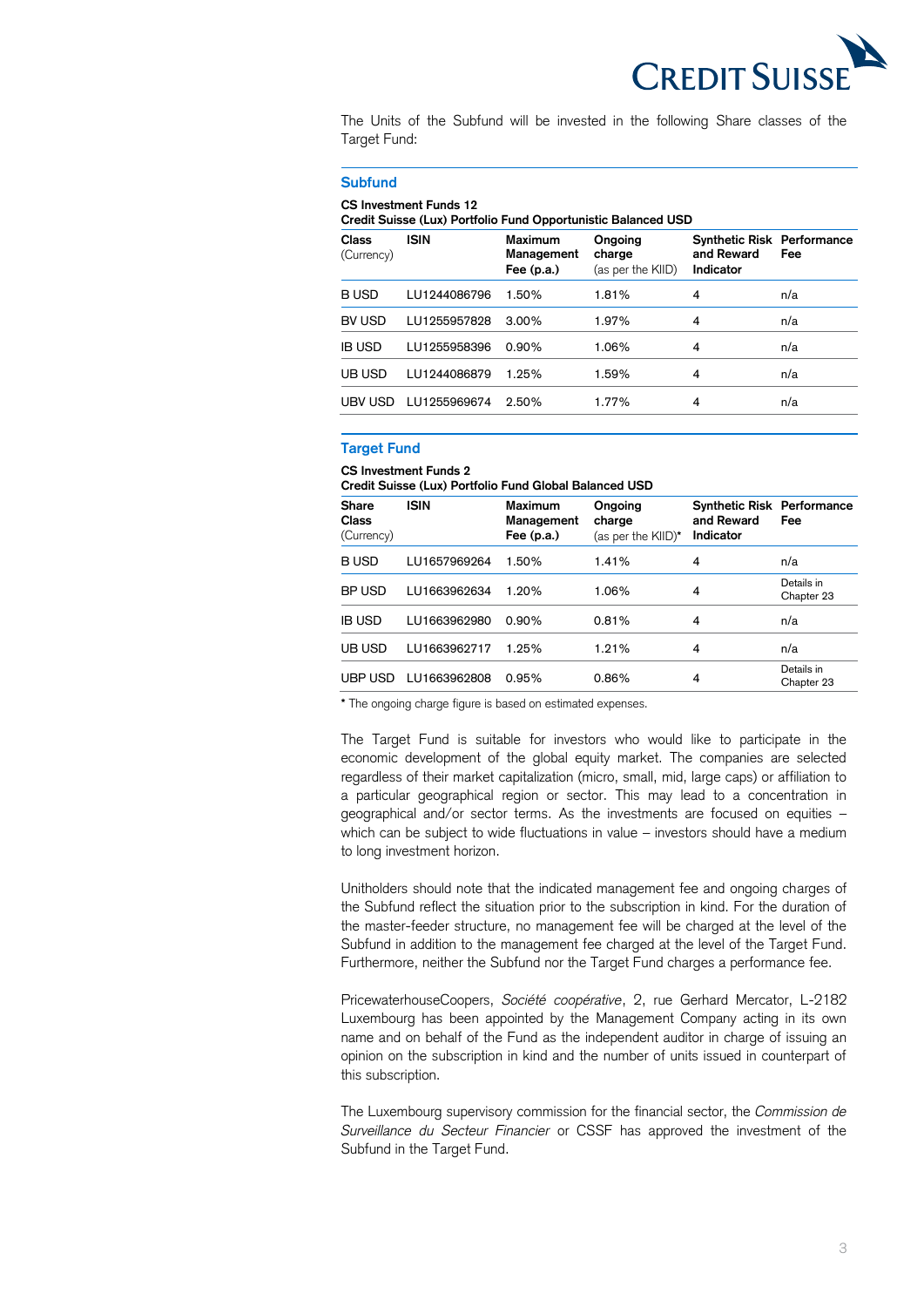

 The amendments made to the Prospectus will enter into force as of 13 October 2017. As of this date, the Subfund will invest almost exclusively in shares of the Target Fund.

 Unitholders who do not agree with these amendments may redeem their Units in the Subfund free of charge until 9 October 2017.

# **2. Liquidation in kind of CS Investment Funds 12 – Credit Suisse (Lux) Portfolio Fund Opportunistic Balanced USD**

 The liquidation process of the Subfund will start on 13 October 2017. No further subscriptions of Units will be accepted in the Subfund after 1.00 p.m. CET on 9 October 2017. Moreover, Units may only be redeemed free of charge until the same date and time. A provision of all outstanding debits and any debits that will occur in relation to the liquidation will be made in the Subfund.

 PricewaterhouseCoopers, *Société coopérative*, 2, rue Gerhard Mercator, L-2182 Luxembourg has been appointed by the Fund as independent auditor in charge of issuing an opinion on the Units of the Subfund that will be cancelled as a result of the liquidation of the Subfund.

 The net liquidation proceeds of the Subfund will be distributed in kind to the Unitholders on 13 October 2017.

 After closure of the liquidation, the accounts and the books of the Subfund shall be filed with Credit Suisse Fund Services (Luxembourg) S.A. during a period of five years.

 Any legal, advisory or administrative costs associated with the preparation and the completion of the changes under points (1) and (2) above will be borne by Credit Suisse Fund Management S.A., except the auditor fees which will be charged to the Subfund. Transaction costs related to the sale and purchase of securities will be borne by the Subfund.

 As a result of the changes under points (1) and (2) above, the Unitholders of the Subfund will be allocated shares in the Target Fund and become shareholders of the Target Fund as of 13 October 2017, and consequently obtain voting rights in the Target Fund.

Target Fund.<br>More generally, Unitholders should be aware of the different legal form of the Target Fund and note the resulting differences in terms of governance structure and ongoing charges (as indicated in the above table). Unitholders' attention is drawn to the fact that shares in the Target Fund sometimes differ from the respective Units of the Subfund in terms of applicable fees or distribution policy. More information about the features of the shares of the Target Fund can be found in the prospectus of CS Investment Funds 2, under Chapter 2 "CS Investment Funds 2 – Summary of Share Classes" and Chapter 5 "Investment in CS Investment Funds 2". Unitholders should inform themselves as to the possible tax implications of the aforementioned changes in their respective country of citizenship, residence or domicile.

 In addition, Unitholders should note that the number of shares in the Target Fund they will receive further to the liquidation in kind will not necessarily correspond to the number of Units they held in the Subfund, but will depend on the number of shares in the Target Fund held by the Subfund at the time of its liquidation. Further to the liquidation, the Units in the Subfund will no longer entitle the Unitholders to any rights in the Subfund or the Fund.

 Following the above mentioned liquidation in kind, the Subfund "CS Investment Funds 12 – Credit Suisse (Lux) Portfolio Fund Opportunistic Balanced USD" will cease to exist.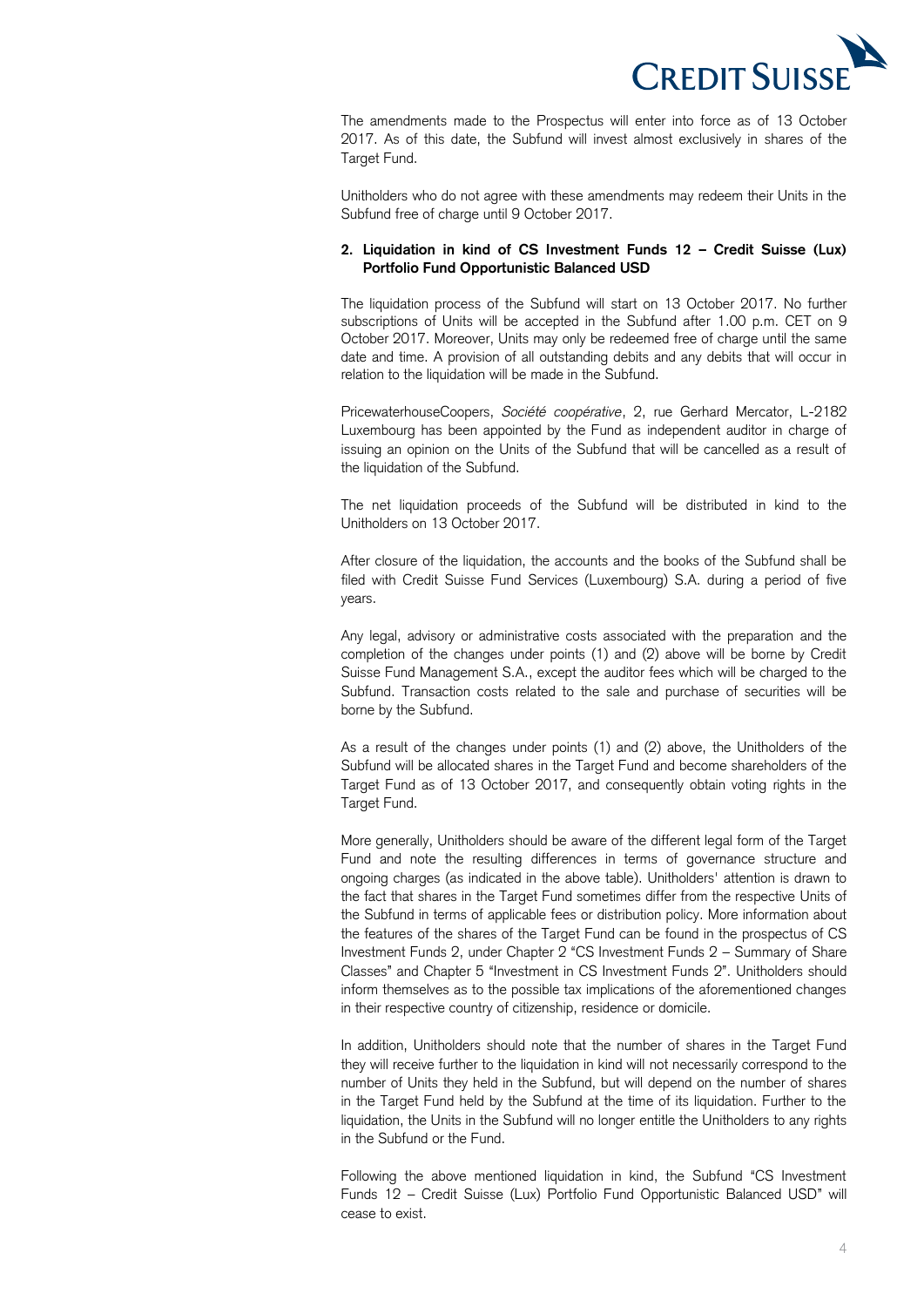

 Unitholders should note that, once the above changes enter into effect, the new prospectus of the Fund, the latest annual and semi-annual reports as well as the management regulations may be obtained at the registered office of the Management Company in accordance with the provisions of the prospectus. The documents are also available on [www.credit-suisse.com.](http://www.credit-suisse.com/)

 In addition, the prospectus of the Target Fund, the relevant Key Investor Information Document (KIIDs), the latest annual and semi-annual reports as well as the articles of incorporation may also be obtained from the Management Company in accordance with the provisions of the prospectus. The documents are also available on [www.credit-suisse.com.](http://www.credit-suisse.com/)

# **Notice to the Unitholders of Credit Suisse (Lux) Portfolio Fund Opportunistic Yield USD**

 Notice is hereby also given to the Unitholders of **CS Investment Funds 12** –  **Credit Suisse (Lux) Portfolio Fund Opportunistic Yield USD** (for the purpose of this point the "Subfund") that the Board of Directors of the Management Company has decided to effect a series of corporate actions leading ultimately to the liquidation of the Subfund, which can be summarised as follows:

 In a first step, the Subfund will be converted into a feeder fund and will therefore invest via a subscription in kind at least 85% of its total assets in **Credit Suisse (Lux) Portfolio Fund Global Yield USD**, a subfund of **CS Investment Funds 2**  (the "Target Fund").

 In a second step, immediately upon the completion of the first step, the Subfund will be liquidated in kind. As a consequence of such liquidation, the Unitholders of the Subfund will receive shares of the Target Fund and thus become shareholders of the Target Fund.

# **1. Amendment to the Investment Objective and Investment Policy of the Subfund**

 The Board Directors of the Management Company has decided to amend the Investment Objective and Investment Policy of the Subfund. Pursuant to these changes, the Subfund will pursue a master-feeder strategy by investing at least 85% of its total assets in the Target Fund.

 The Target Fund is a subfund of CS Investment Funds 2, an undertaking for collective investment in transferable securities in the legal form of an investment company with variable capital (société d'investissement à capital variable, SICAV), subject to Part I of the Law of December 17, 2010.

 The Fund and CS Investment Funds 2 are both managed by Credit Suisse Fund Management S.A. and have appointed Credit Suisse (Luxembourg) S.A. as their depositary and Credit Suisse Fund Services (Luxembourg) S.A. as their central administration.

 The amended Investment Objective and Principles of the Subfund and the Investment Objective and Principles of the Target Fund read as follows:

# **Investment Objective of the Subfund and of the Target Fund**

 The objective of the Subfund and of the Target Fund is to generate as much income as possible in the Reference Currency – while taking due account of the principle of risk diversification and the liquidity of the assets – by investing in the asset classes described below and focusing on current income.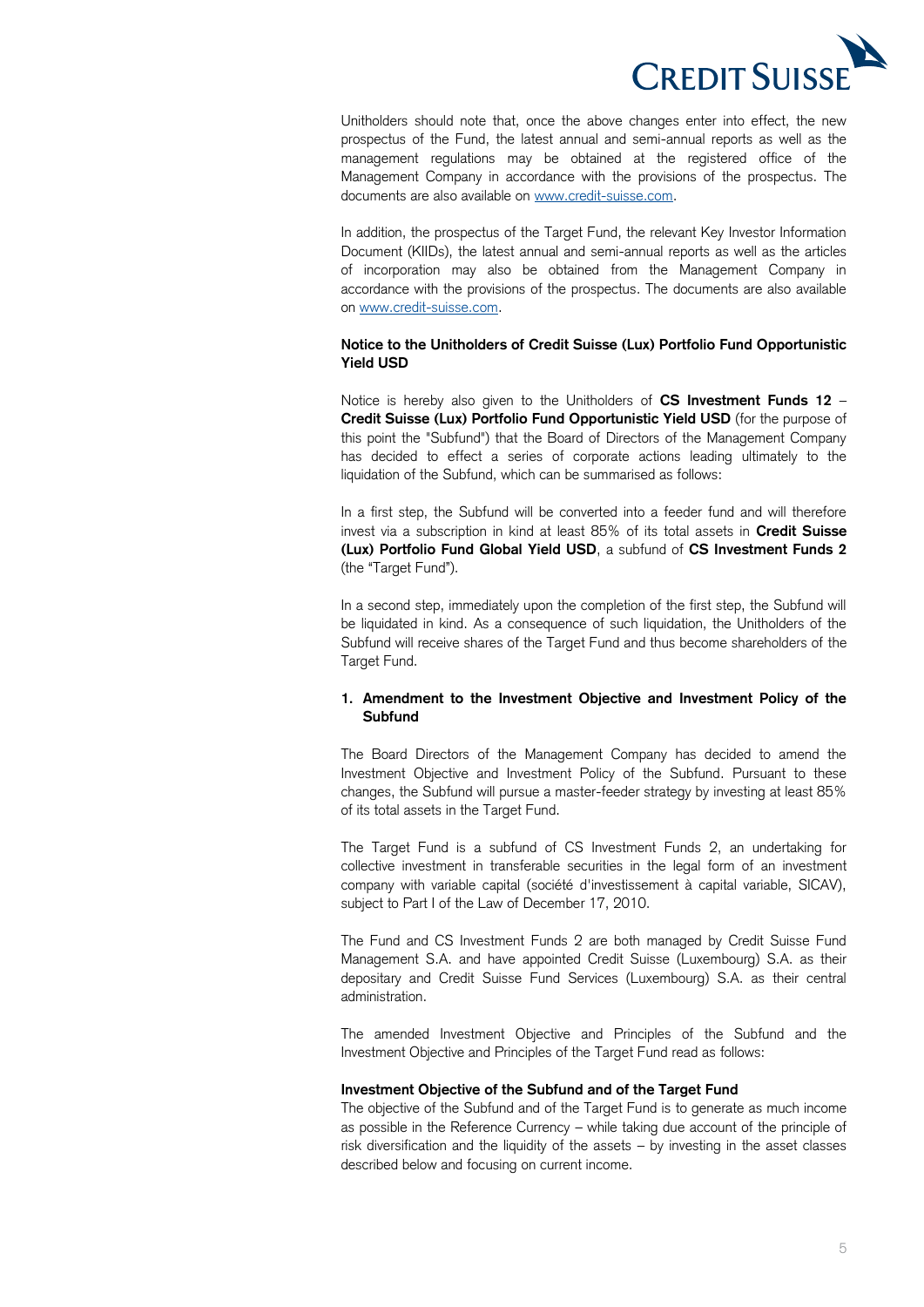

# **Investment Policy of the Subfund**

 In order to realize its investment objective, the Subfund pursues a master-feeder strategy. At least 85% of the Subfund's total assets shall be invested in Credit Suisse (Lux) Portfolio Fund Global Yield USD, a subfund of CS Investment Funds 2 (the "Target Fund").

 CS Investment Funds 2 is an undertaking for collective investment in transferable securities in the legal form of an investment company with variable capital (*société d'investissement à capital variable*, SICAV), subject to Part I of the Law of December 17, 2010.

It has appointed Credit Suisse Fund Management S.A. as its management company.

 The Subfund may hold up to 15% of its total net assets in liquid assets in the form of sight and time deposits with first-class financial institutions and money-market instruments which do not qualify as transferable securities and have a term to maturity not exceeding 12 months, in any convertible currency.

#### **Investment Principles of the Target Fund**

 The Target Fund invests its assets worldwide (including emerging countries) providing direct or indirect exposure to the asset classes described below. Indirect exposure may be achieved amongst others via the use of derivatives, structured products and Target Funds. The main part of the investments will be made in the respective Reference Currency of the Target Fund. Exposures to currencies do not need to be hedged into the Reference Currency of the Target Fund.

#### **Asset Allocation**

 The total exposure to the asset classes listed below, whether direct or indirect, must not exceed the limits specified below (in % of the Target Fund's net assets):

| <b>Asset Class</b>        | <b>Bandwidth</b> |
|---------------------------|------------------|
| Liquidity                 | $0-70%$          |
| Fixed-interest securities | 25-95%           |
| Equities                  | 5-35%%           |
| Alternative Investments   | $0 - 20%$        |

 The above ranges reflect the term "Yield" which refers to the mix of risky assets (i.e. equities and alternative investments) and risk free or less risky assets (i.e. liquid assets and fixed-interest securities). For the Target Fund, the average percentage for risky assets is defined at 30%, with tactical ranges between 5% and 55% on a short term basis depending on market conditions.

 In compliance with the provisions of Chapter 6, "Investment Restrictions" of the prospectus of the Target Fund, the exposure to liquid investments will be achieved either directly through investments in cash, bank deposits, fixed term deposits, money market instruments which are compliant with the CESR Guidelines on a common definition of European money market funds (CESR/10-049) or indirectly through target funds investing in those instruments, it being understood that the Target Fund will never be a money market fund.

 Depending on the market assessment, liquid assets, as referred to in Chapter 4 "Investment Policy" of the prospectus of the Target Fund, may account for up to 75% of the Target Fund's net assets.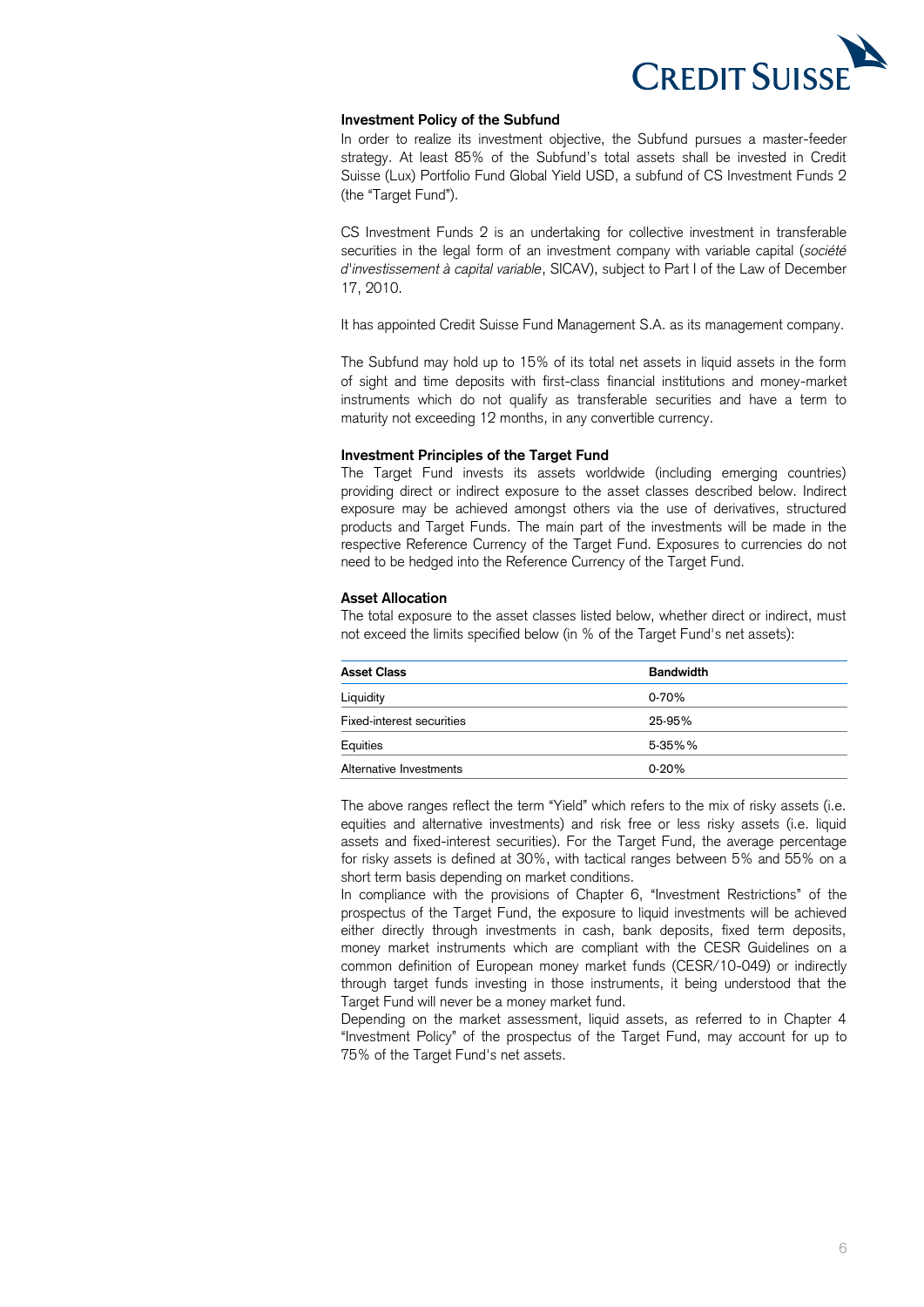

 The Units of the Subfund will be invested in the following Share classes of the Target Fund:

#### **Subfund**

#### **CS Investment Funds 12**

 **Credit Suisse (Lux) Portfolio Fund Opportunistic Yield USD** 

| <b>Class</b><br>(Currency) | <b>ISIN</b>  | Maximum<br>Management<br>Fee $(p.a.)$ | Ongoing<br>charge<br>(as per the KIID) | <b>Synthetic Risk Performance</b><br>and Reward<br>Indicator | Fee |
|----------------------------|--------------|---------------------------------------|----------------------------------------|--------------------------------------------------------------|-----|
| <b>BUSD</b>                | LU1244086440 | 1.30%                                 | 1.62%                                  | З                                                            | n/a |
| BV USD                     | LU1255957745 | 2.60%                                 | 1.63%                                  | 3                                                            | n/a |
| UB USD                     | LU1244086523 | 1.05%                                 | 1.38%                                  | 3                                                            | n/a |
| UBV USD                    | LU1255969328 | 2.10%                                 | 1.42%                                  | З                                                            | n/a |

# **Target Fund**

#### **CS Investment Funds 2**

 **Credit Suisse (Lux) Portfolio Fund Global Yield USD** 

| <b>Share</b><br><b>Class</b><br>(Currency) | <b>ISIN</b>  | Maximum<br>Management<br>Fee $(p.a.)$ | Ongoing<br>charge<br>(as per the KIID)* | <b>Synthetic Risk Performance</b><br>and Reward<br>Indicator | Fee                      |
|--------------------------------------------|--------------|---------------------------------------|-----------------------------------------|--------------------------------------------------------------|--------------------------|
| <b>BUSD</b>                                | LU1657989965 | 1.30%                                 | 1.31%                                   | 4                                                            | n/a                      |
| BP USD                                     | LU1663962394 | 1.10%                                 | 1.01%                                   | 4                                                            | Details in<br>Chapter 23 |
| UB USD                                     | LU1663962477 | 1.05%                                 | 1.11%                                   | 4                                                            | n/a                      |
| UBP USD                                    | LU1663962550 | 0.85%                                 | 0.81%                                   | 4                                                            | Details in<br>Chapter 23 |

**\*** The ongoing charge figure is based on estimated expenses.

 The Target Fund is suitable for investors who would like to participate in the economic development of the global equity market. The companies are selected regardless of their market capitalization (micro, small, mid, large caps) or affiliation to a particular geographical region or sector. This may lead to a concentration in geographical and/or sector terms. As the investments are focused on equities – which can be subject to wide fluctuations in value – investors should have a medium to long investment horizon.

 Unitholders should note that the indicated management fee and ongoing charges of the Subfund reflect the situation prior to the subscription in kind. For the duration of the master-feeder structure, no management fee will be charged at the level of the Subfund in addition to the management fee charged at the level of the Target Fund. Furthermore, neither the Subfund nor the Target Fund charges a performance fee.

 PricewaterhouseCoopers, *Société coopérative*, 2, rue Gerhard Mercator, L-2182 Luxembourg has been appointed by the Management Company acting in its own name and on behalf of the Fund as the independent auditor in charge of issuing an opinion on the subscription in kind and the number of units issued in counterpart of this subscription.

 The Luxembourg supervisory commission for the financial sector, the *Commission de Surveillance du Secteur Financier* or CSSF has approved the investment of the Subfund in the Target Fund.

 The amendments made to the Prospectus will enter into force as of 13 October 2017. As of this date, the Subfund will invest almost exclusively in shares of the Target Fund. Target Fund.<br>Unitholders who do not agree with these amendments may redeem their Units in the

Subfund free of charge until 9 October 2017.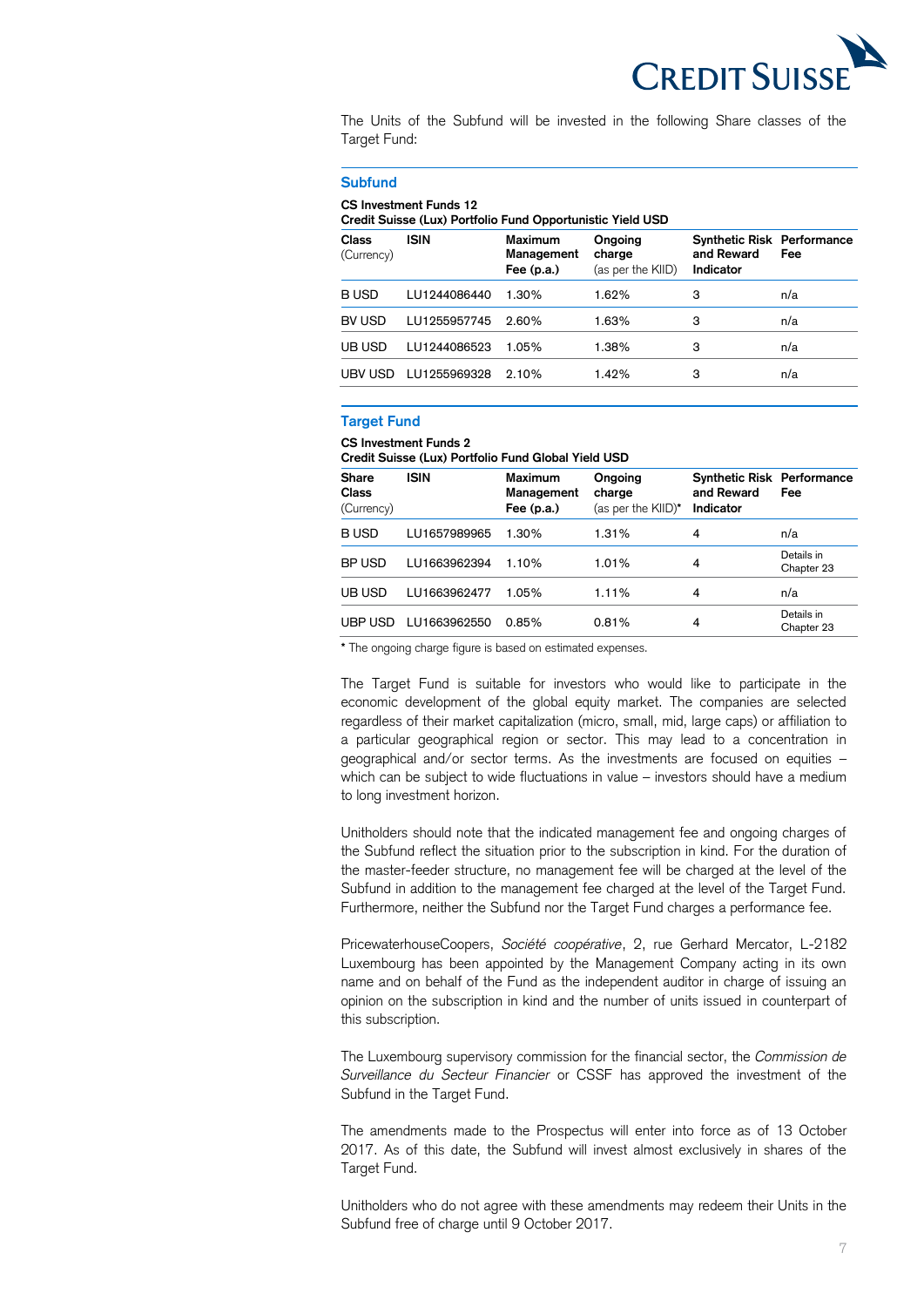

## **2. Liquidation in kind of CS Investment Funds 12 – Credit Suisse (Lux) Portfolio Fund Opportunistic Yield USD**

 The liquidation process of the Subfund will start on 13 October 2017. No further subscriptions of Units will be accepted in the Subfund after 1.00 p.m. CET on 9 October 2017. Moreover, Units may be redeemed free of charge until the same date and time. A provision of all outstanding debits and any debits that will occur in relation to the liquidation will be made in the Subfund.

 PricewaterhouseCoopers, *Société coopérative*, 2, rue Gerhard Mercator, L-2182 Luxembourg has been appointed by the Fund as independent auditor in charge of issuing an opinion on the Units of the Subfund that will be cancelled as a result of the liquidation of the Subfund.

 The net liquidation proceeds of the Subfund will be distributed in kind to the Unitholders on 13 October 2017.

 After closure of the liquidation, the accounts and the books of the Subfund shall be filed with Credit Suisse Fund Services (Luxembourg) S.A. during a period of five years.

 Any legal, advisory or administrative costs associated with the preparation and the completion of the changes under points (1) and (2) above will be borne by Credit Suisse Fund Management S.A., except the auditor fees which will be charged to the Subfund. Transaction costs related to the sale and purchase of securities will be borne by the Subfund.

 As a result of the changes under points (1) and (2) above, the Unitholders of the Subfund will be allocated shares in the Target Fund and become shareholders of the Target Fund as of 13 October 2017, and consequently obtain voting rights in the Target Fund. Target Fund.<br>More generally, Unitholders should be aware of the different legal form of the Target

 Fund and note the resulting differences in terms of governance structure and ongoing charges (as indicated in the above table). Unitholders' attention is drawn to the fact that shares in the Target Fund sometimes differ from the respective Units of the Subfund in terms of applicable fees or distribution policy. More information about the features of the shares of the Target Fund can be found in the prospectus of CS Investment Funds 2, under Chapter 2 "CS Investment Funds 2 – Summary of Share Classes" and Chapter 5 "Investment in CS Investment Funds 2". Unitholders should inform themselves as to the possible tax implications of the aforementioned changes in their respective country of citizenship, residence or domicile.

 In addition, Unitholders should note that the number of shares in the Target Fund they will receive further to the liquidation in kind will not necessarily correspond to the number of Units they held in the Subfund, but will depend on the number of shares in the Target Fund held by the Subfund at the time of its liquidation. Further to the liquidation, the Units in the Subfund will no longer entitle the Unitholders to any rights in the Subfund or the Fund.

 Following the above mentioned liquidation in kind, the Subfund "CS Investment Funds 12 – Credit Suisse (Lux) Portfolio Fund Opportunistic Yield USD" will cease to exist.

 Unitholders should note that, once the above changes enter into effect, the new prospectus of the Fund, the latest annual and semi-annual reports as well as the management regulations may be obtained at the registered office of the Management Company in accordance with the provisions of the prospectus. The documents are also available on [www.credit-suisse.com.](http://www.credit-suisse.com/)